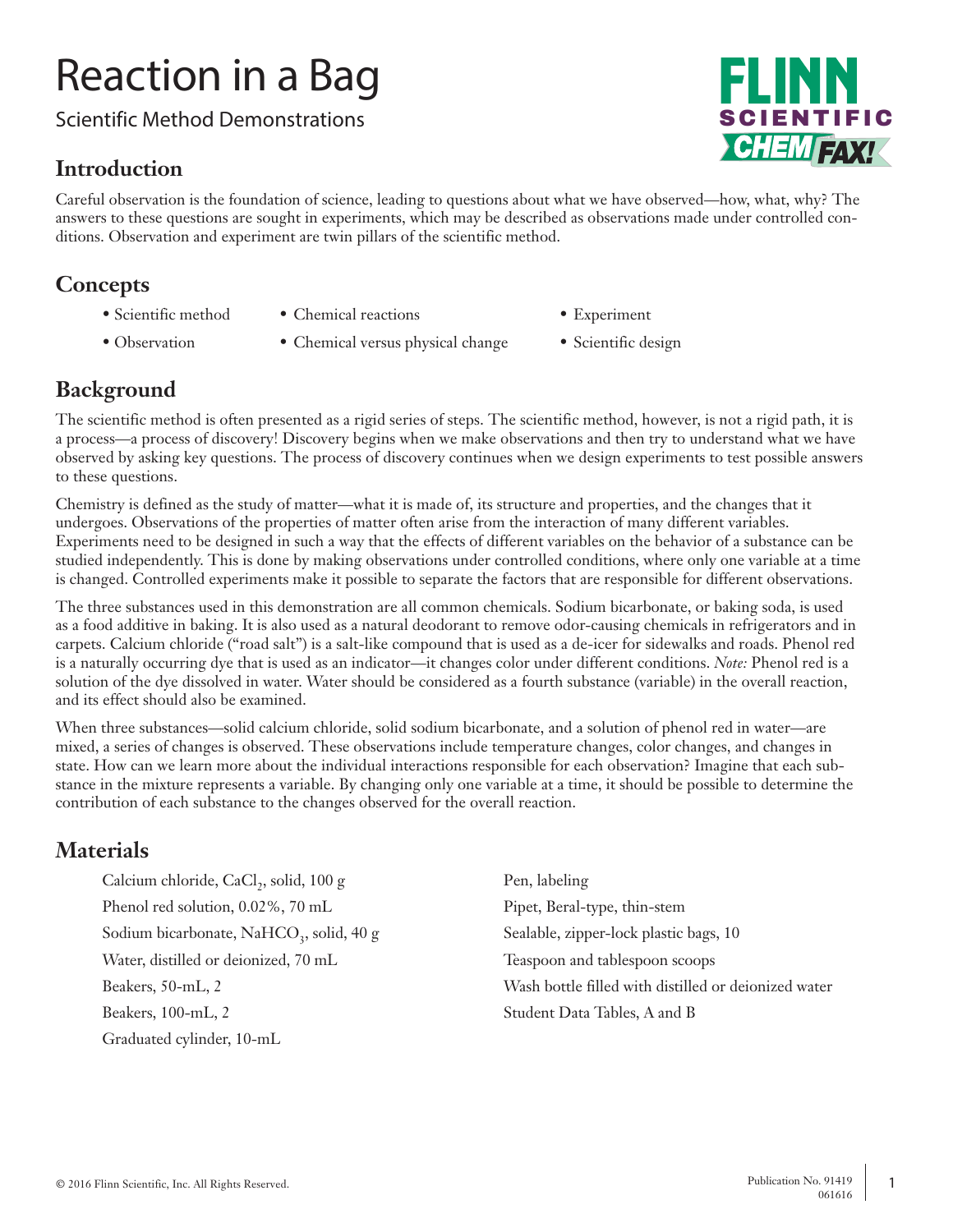### *Safety Precautions*

*Calcium chloride is slightly toxic by ingestion. Phenol red is a dye solution and will stain skin and clothing. Be careful to mix the chemicals in the amounts called for in the procedure. Adding too much of the solids may result in excessive release of gases that are difficult to contain and may cause chemical splashing. Wear chemical splash goggles, chemical-resistant gloves, and a chemical-resistant apron. Wash hands thoroughly with soap and water before leaving the laboratory. Please review current Material Safety Data Sheets for additional safety, handling, and disposal information.*

### **Demonstration Overview**

The purpose of this inquiry-based demonstration is to have students make observations about the changes that occur when several substances are mixed. The students are then challenged to design controlled experiments to identify the substances responsible for the observed changes.

### **Procedure**

#### **Part A. The Overall Reaction**

- 1. Make copies and distribute Data Table A and Data Table B to each student.
- 2. Label two 100-mL beakers "calcium chloride" and "sodium bicarbonate," respectively. Fill each beaker about one-half full with the appropriate solid.
- 3. Obtain both a teaspoon and tablespoon scoop to dispense the sodium bicarbonate and calcium chloride, respectively. Store the scoops in their respective beakers. It is essential each scoop is only used with the same chemical it originally contacted.
- 4. Obtain 40 mL each of phenol red and distilled water in separate, labeled, 50-mL beakers. Use a 10-mL graduated cylinder to dispense the liquids as needed in the following steps. After using the cylinder for the phenol red solution, be sure to rinse it with distilled or deionized water before using it again to dispense distilled water. A thin-stem pipet may also be used to dispense the liquid.
- 5. Have students observe and describe the appearance of calcium chloride, sodium bicarbonate, and phenol red solution, then record the observations in Data Table A.
- 6. Place the following three substances *in separate locations* in a sealable plastic bag that is lying flat on a table. *a.* 1 tablespoon of calcium chloride *b.* 1 teaspoon of sodium bicarbonate *c.*10 mL of phenol red indicator solution  $\mathcal{C}$ a b
- 7. Squeeze out as much air as possible from the zipper-lock bag and seal it. Allow the contents to mix thoroughly.
- 8. Have the students approach and carefully observe (by means of sight and touch) the changes that take place in the zipperlock bag. Have students record all their observations in Data Table A. *Note:* If the bag gets too tight due to the buildup of gas pressure, open the bag and then reseal it. Do NOT open the bag near your face or the face of any student!
- 9. The contents of the bag can be rinsed down the drain under running water. Rinse out the bag with water and dispose of the bag in the trash.
- 10. Have students discuss their observations.

*What questions arise concerning the changes that were observed during the reaction in the bag?*

Instruct students to consider at least *four questions* that could be investigated to determine the individual interactions that are responsible for the observed changes. For example, is water or a liquid necessary for the reaction to occur? Have students write their questions down in the spaces provided in Data Table A.

#### **Part B. Control Experiments**

1. Ask the students about the series of controlled experiments needed to determine which combinations of substances are responsible for each of the observed changes.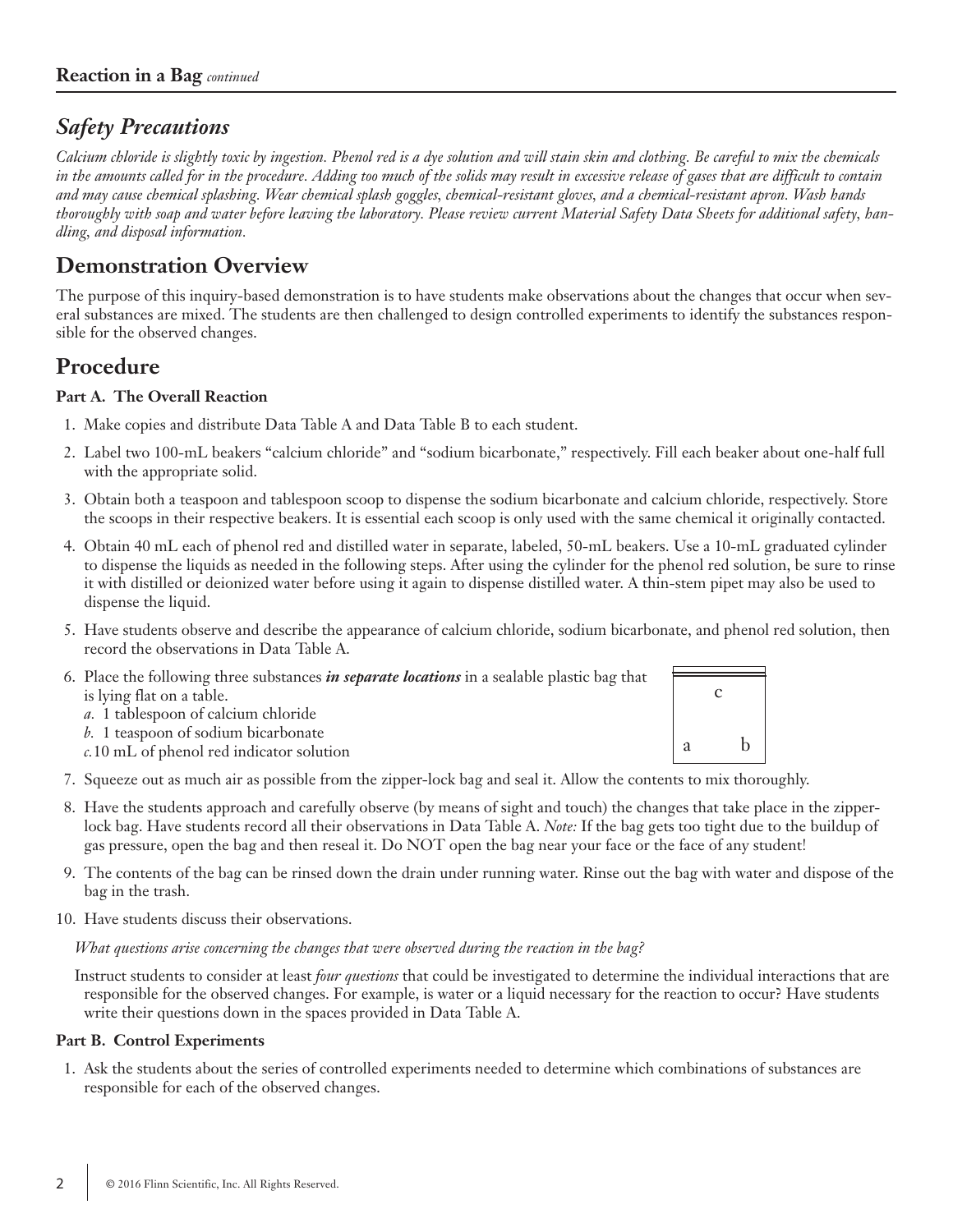#### **Reaction in a Bag** *continued*

- 2. Fill out the chart in Data Table B to indicate the substances used in each controlled experiment. Space has been provided for the nine possible control experiments. Fill out all nine combinations, although nine different tests are not needed to identify the substances responsible for the observed changes.
- 3. Use the same quantities of chemicals as in Part A and carry out the nine reactions in separate zipper-lock plastic bags. If water is tested in a controlled experiment, use the same amount of water as of phenol red solution in Part A.
- 4. After each demonstration experiment, have students observe the results, and then record their observations in the Data Table B.

#### **Disposal**

Please consult your current *Flinn Scientific Catalog/Reference Manual* for general guidelines and specific procedures governing the disposal of laboratory waste. All solutions may be rinsed down the drain with excess water according to the Flinn Suggested Disposal Method #26b.

#### **Tips**

- If teaspoon and tablespoon measuring spoons are not available, plastic teaspoons will work well. Use three of these teaspoon-size amounts of calcium chloride in place of one tablespoon, as called for in the procedure. Plastic Solo $^{\text{m}}$  cups can also be used instead of beakers to hold the reagents. If desired, the controlled experiments can be carried out in these plastic cups as well, although the temperature changes are easier to observe (feel) when the reactions are carried out in plastic bags.
- In order to maintain the introductory, "inquiry-based" quality of this demonstration, the procedure is qualitative rather than quantitative. Thus, the amounts of reagents are not massed and temperatures are not measured. The procedure can be adapted to a quantitative level, if desired, by massing the amounts of reagents used. An interesting extension in this case would be to find the ratio of reactants that produces the largest temperature change coupled with the greatest amount of gas. (These two trends may be at odds with one another.)
- It is not necessary to understand the precise chemical events that take place in this reaction in order to appreciate the essence of this activity, which is the nature of scientific inquiry. This activity provides a great introduction to develop the theme that the heart of science involves asking questions.
- The first part of this demonstration is a fun and easy way to introduce students to the study of chemistry—students can actually hold an experiment in their hands to see and feel what chemistry is all about. Students also learn to (1) observe phenomena and ask questions; (2) design a scientific study to answer their questions; (3) collect data; and (4) analyze data.
- The following information may be of interest to those students who are curious about what occurs. Do not present this information to the students prior to the activity! Calcium chloride produces heat (exothermic) when it dissolves in water, while sodium bicarbonate absorbs heat (endothermic) as it dissolves. Calcium chloride, baking soda, and water combine to produce carbon dioxide gas. Phenol red is an acid–base indicator that changes color in the presence of acids and bases. Sodium bicarbonate is a base, so it maintains the bright red (basic) color of phenol red at first. As sodium bicarbonate reacts with calcium chloride in water, acidic substances are produced and the color of the phenol red indicator changes from the basic form to its yellow, acidic form. Carbon dioxide is one of the acids produced—it dissolves in water and reacts to form carbonic acid,  $H_2CO_3$ , which makes the water acidic. As carbon dioxide is allowed to escape, the water may turn slightly orange or pink again.
- The products of the reaction include sodium chloride (NaCl), table salt; calcium carbonate (CaCO<sub>3</sub>), the main component of chalk; and carbon dioxide  $(CO<sub>2</sub>)$ , the metabolic "waste" gas exhaled during respiration.
- The events that take place in the zipper-lock bag are part of a dynamic and complex reaction. Intermediate products may be formed and then react further to produce the final composition of the product mixture. The following equation pro vides a snapshot of the initial and final composition and does not show all of the possible intermediate products.

$$
CaCl_{2}(aq) + 2NaHCO_{3}(aq) + phenol red (basic form) \rightarrow
$$
  

$$
CaCO_{3}(s) + 2NaCl(aq) + H_{2}O(aq) + CO_{2}(g) + phenol red (acidic form)
$$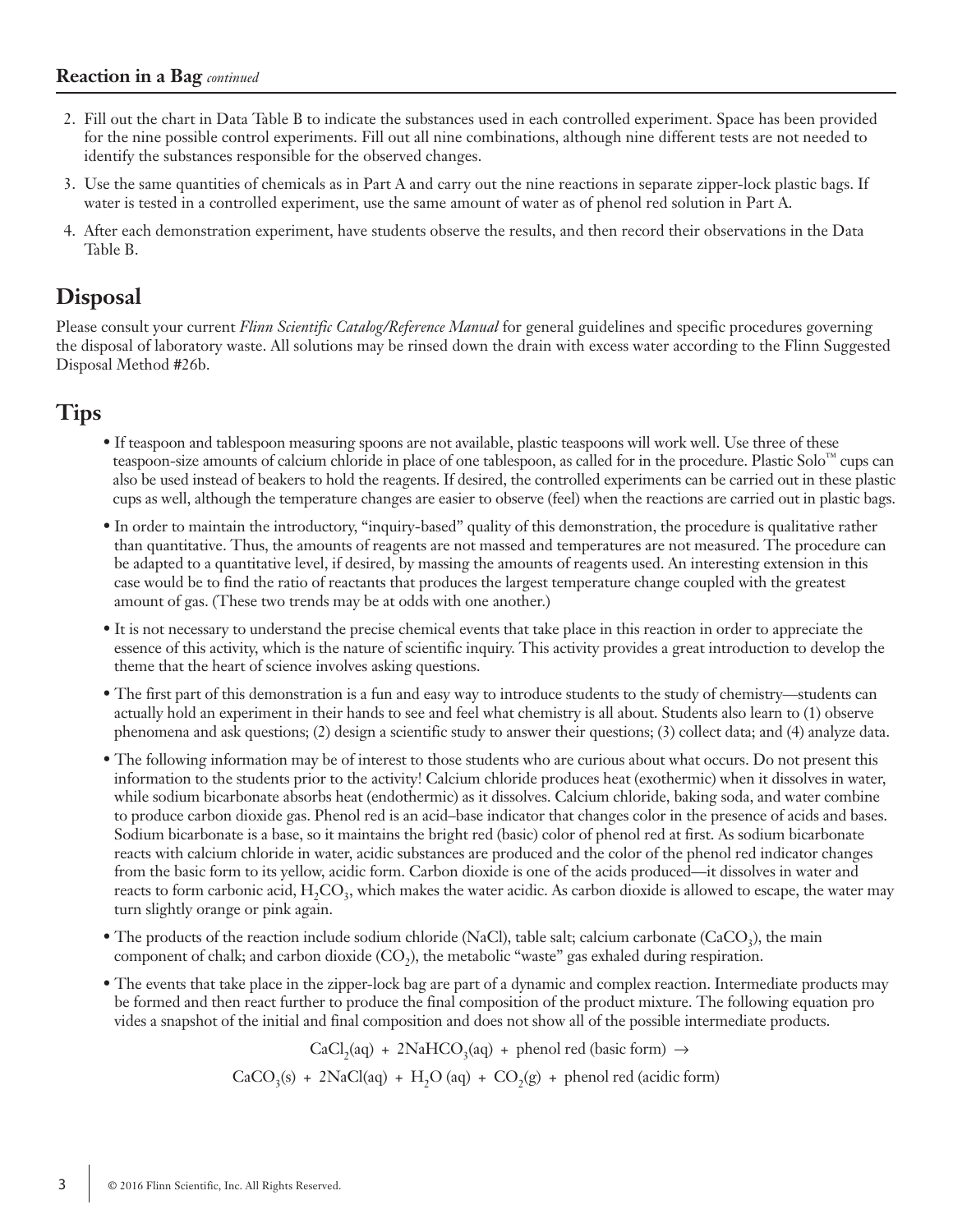• This demonstration does not require any knowledge of chemistry content beyond the scientific method. Teachers who have already covered physical and chemical changes, however, may find it natural to discuss these additional concepts as well. Which observations are due to physical changes and which to chemical changes? Challenge students to propose additional experiments to prove that dissolving the individual solids in water represent physical changes, but that reacting the two solids together in water produces a chemical change.

#### **Post-Demonstration Discussion**

Review the following questions with the class.

1. Based on the results of the control experiments, what interaction among the four substances seems to be responsible for the observed temperature change in the overall reaction?

 *Mixing calcium chloride with water (either alone or in a solution of phenol red) produced the same temperature change as was observed for the overall reaction. A great deal of heat was produced and the mixture felt very hot to the touch.*

2. Was there a temperature effect observed in any of the individual control experiments that was NOT observed in the overall reaction of the four chemical substances? Explain.

 *When sodium bicarbonate was mixed with water (either alone or in a solution of phenol red), some of the solid dissolved and the solution felt slightly cool to the touch. This temperature decrease, due to the solution absorbing heat energy, was not observed in the overall reaction.*

3. What color change was observed in the overall reaction of the substances? Do the control experiments provide any evidence concerning the interaction(s) responsible for the observed color change?

 *In the overall reaction in Part A, the color changed from red to yellow. Mixing either of the solids with phenol red did not produce a color change. A slight color change was noted when phenol red was mixed with water. The red color faded to a paler shade of redorange. The control experiments suggest, but do not prove, that the color change to yellow in the overall reaction is due to the production of a new substance with new acid–base properties.*

4. Does the formation of gas bubbles occur independently of the observed temperature and color changes? Explain.

 *The formation of gas bubbles occurs independently of the color change, that is, it was observed in a controlled experiment with three substances, calcium chloride, sodium bicarbonate, and water in the absence of the phenol red indicator. It is possible, therefore, that the gas bubbles make the solution turn yellow. Gas bubbles were always observed along with the large temperature increase, which was also observed when calcium chloride alone reacted (dissolved) with water. It is not possible, therefore, to conclude whether a temperature increase was also associated with the production of the gas.*

5. What control experiments were done to evaluate if a liquid is necessary for the observed effects in Part A? Does any reaction occur in the absence of water?

 *The two solids were mixed without any liquid (phenol red or water) present. No evidence of any reaction was observed. The two solids seemed to retain their individual appearance in the mixture of the two.*

6. Is there any evidence that a new chemical substance is produced in the overall reaction of the four substances mixed in Part A? Explain. What interaction among the four components must be responsible for new substance?

 *The strongest evidence for the production of a new chemical substance comes from the formation and release of gas bubbles when calcium chloride and sodium bicarbonate are mixed together in a liquid. Since the fizzing is not observed when either solid alone dissolves in water, even though the temperature changes, there is a good likelihood that the gas represents a new chemical substance. In order to answer this question precisely, however, it would be necessary to isolate the gas and study its properties. If it has different properties than any of the other substances, then it is a new chemical substance. The color change to yellow also suggests that a new substance is produced (it may be the gas!) which has different acid–base properties than the reactants. The new substance must be formed from "rearranging" the elements in the two solids, because either solid alone with water or phenol red failed to give either gas bubbles or a color change.*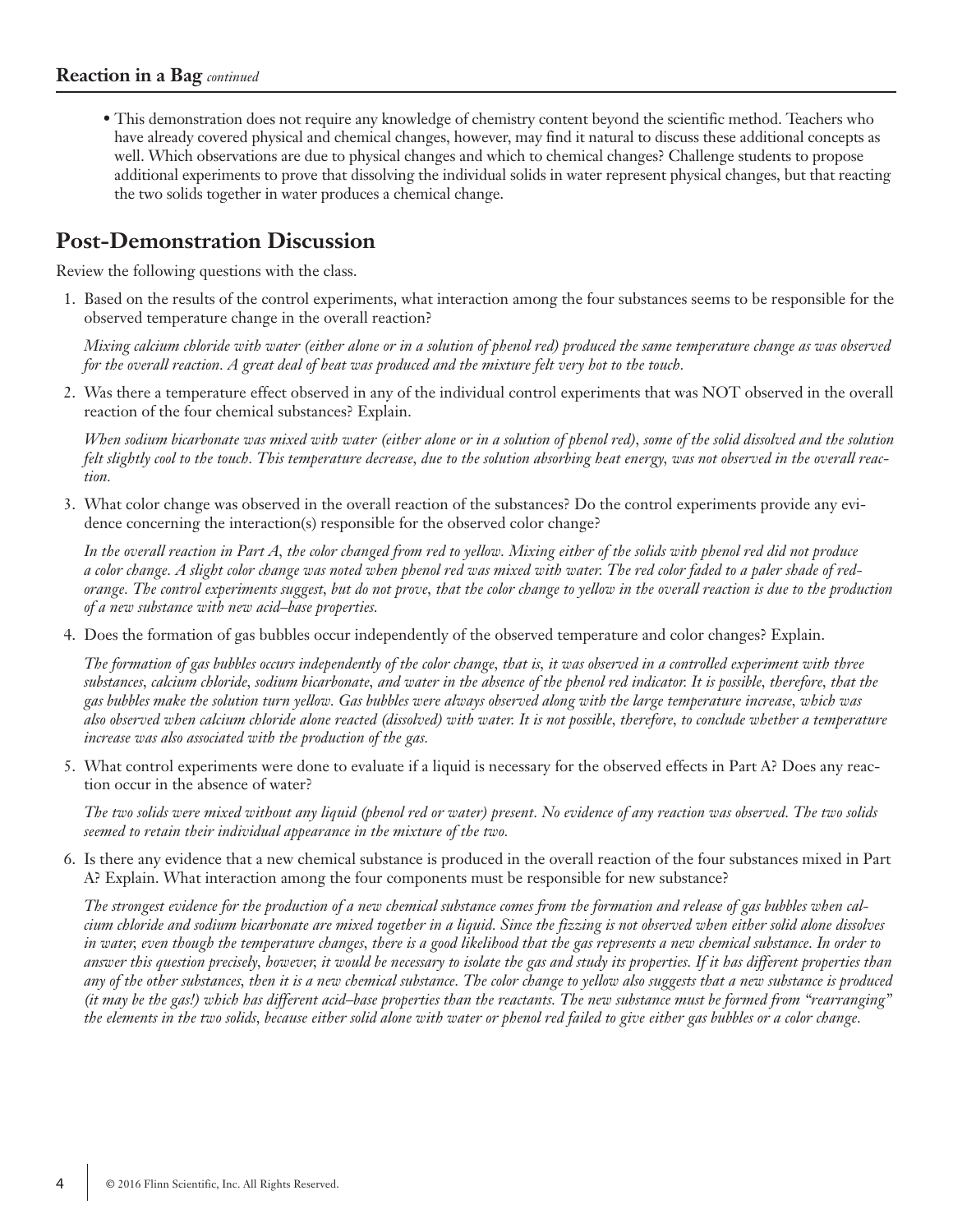#### **Reaction in a Bag** *continued*

7. Let's assume that the chemical identity of calcium chloride is not changed when it is mixed with water. Suggest an experiment that could be done to prove or disprove this hypothesis.

 *If calcium chloride is still present in solution after the solid has dissolved in water, it should be possible to isolate it after all of the water has been removed by evaporation. Heat the solution until the water has evaporated and then test the properties of the remaining solid.*

8. Temperature changes are sometimes used as evidence to indicate that a chemical reaction, which produces a new chemical substance, has occurred. Comment on using this observation as a "test" of a chemical reaction.

 *Temperature changes alone do not provide clear evidence that a chemical reaction has occurred. Temperature changes can also accompany a physical change, such as when a solid dissolves in water.*

#### **Connecting to the National Standards**

This laboratory activity relates to the following National Science Education Standards (1996):

*Unifying Concepts and Processes: Grades K–12* Evidence, models, and explanation *Content Standards: Grades 9–12* Content Standard A: Science as Inquiry Content Standard B: Physical Science, structure and properties of matter, chemical reactions Content Standard G: History and Nature of Science, nature of scientific knowledge

### **Flinn Scientific—Teaching Chemistry™ eLearning Video Series**

A video of the *Reaction in a Bag* activity, presented by Jeff Hepburn, is available in *Scientific Method Demonstrations,* part of the Flinn Scientific—Teaching Chemistry eLearning Video Series.

#### **Materials for** *Reaction in a Bag* **are available from Flinn Scientific, Inc.**

Materials required to perform this activity are available in *A Reaction in a Bag—An Inquiry-Based Demonstration* available from Flinn Scientific. Materials may also be purchased separately.

| <b>Catalog No.</b> | <b>Description</b>                                 |
|--------------------|----------------------------------------------------|
| AP6607             | A Reaction in a Bag-An Inquiry-Based Demonstration |
| C <sub>0016</sub>  | Calcium Chloride, CaCl <sub>2</sub> , 500 g        |
| P0100              | Phenol Red Indicator Solution, 0.02%, 100 mL       |
| S0042              | Sodium Bicarbonate, NaHCO <sub>3</sub> , 500 g     |

Consult your *Flinn Scientific Catalog/Reference Manual* for current prices.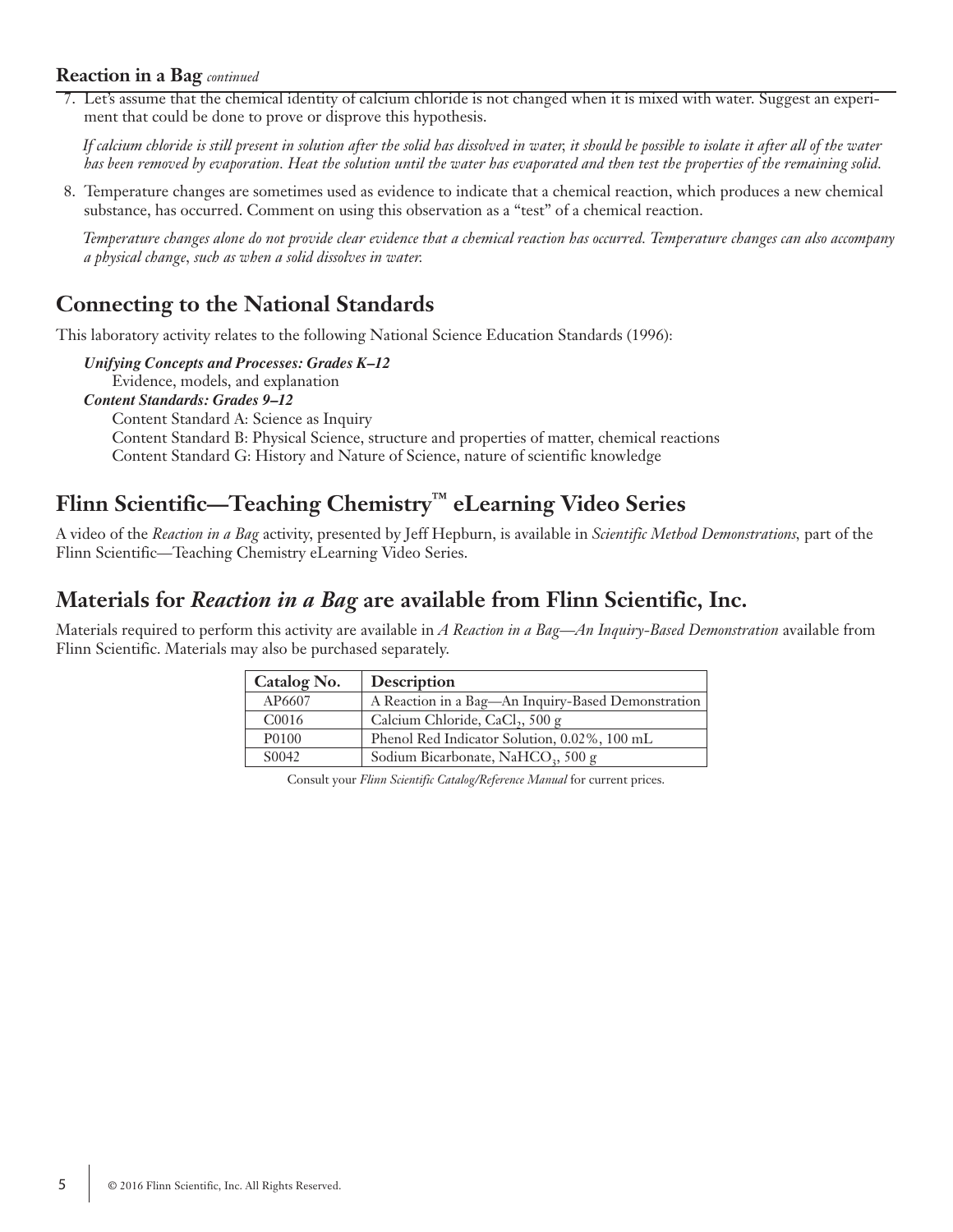# A Reaction in a Bag

Observation and Experiment

## **Data Table A.** *The Overall Reaction*

| What are properties of the individual substances?           |                                                      |  |  |  |  |
|-------------------------------------------------------------|------------------------------------------------------|--|--|--|--|
| Chemical                                                    | <b>Observations</b>                                  |  |  |  |  |
| <b>Calcium Chloride</b>                                     |                                                      |  |  |  |  |
| <b>Sodium Bicarbonate</b>                                   |                                                      |  |  |  |  |
| <b>Phenol Red</b>                                           |                                                      |  |  |  |  |
|                                                             | What happens when the substances are mixed together? |  |  |  |  |
| <b>Observations</b>                                         |                                                      |  |  |  |  |
| What interactions are responsible for the observed changes? |                                                      |  |  |  |  |
| Questions                                                   |                                                      |  |  |  |  |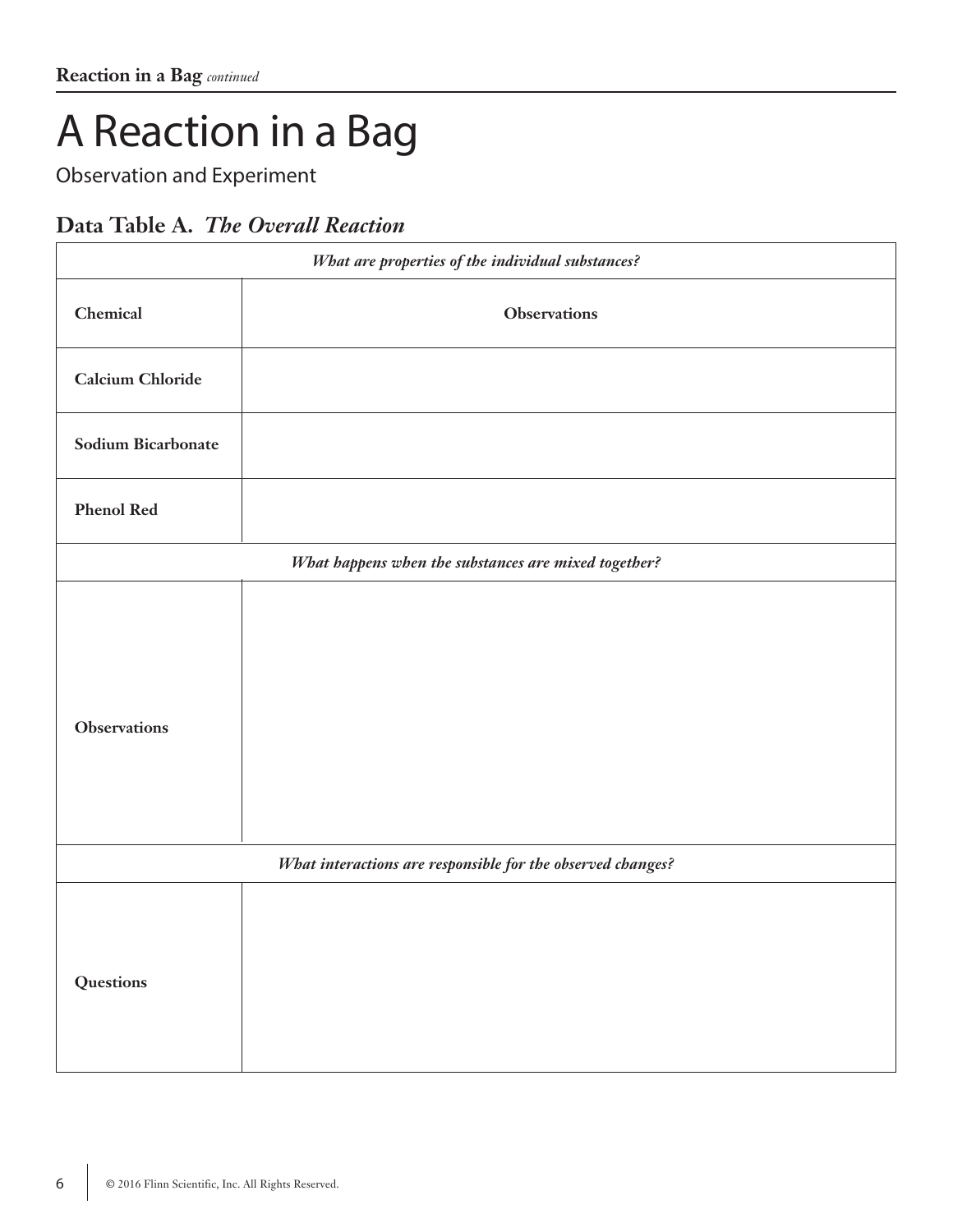## **Data Table B.** *Control Experiments*

Place a check in the appropriate box to show which chemicals were mixed in each experiment.

| Fundock                 | Calcium<br>Chloride | $\begin{minipage}{.4\linewidth} \textbf{Sodium} \end{minipage} \vspace{-0.3cm}$<br><b>Bicarbonate</b> Phenol Red | Water | <b>Observations</b> |
|-------------------------|---------------------|------------------------------------------------------------------------------------------------------------------|-------|---------------------|
| $\mathbf{1}$            |                     |                                                                                                                  |       |                     |
| $\overline{2}$          |                     |                                                                                                                  |       |                     |
| $\overline{\mathbf{3}}$ |                     |                                                                                                                  |       |                     |
| $\overline{4}$          |                     |                                                                                                                  |       |                     |
| $5\phantom{.0}$         |                     |                                                                                                                  |       |                     |
| 6                       |                     |                                                                                                                  |       |                     |
| $\overline{7}$          |                     |                                                                                                                  |       |                     |
| $\bf 8$                 |                     |                                                                                                                  |       |                     |
| $\boldsymbol{9}$        |                     |                                                                                                                  |       |                     |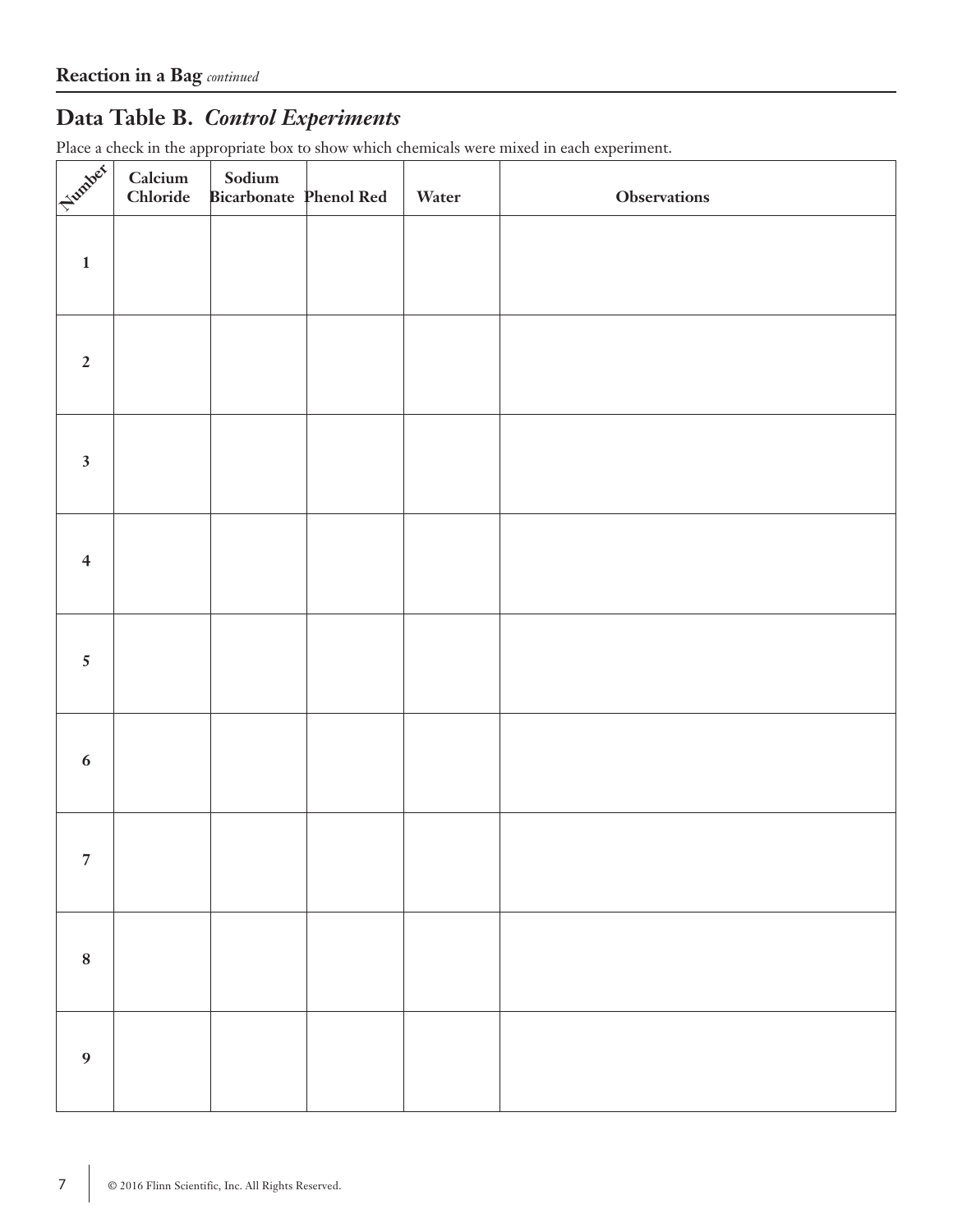# Sample Data *(Student answers will vary.)*

## **Data Table A.** *The Overall Reaction*

| What are properties of the individual substances?    |                                                                                                                                                                                                                                                                                                                                                                                                                                                   |  |  |  |  |  |  |
|------------------------------------------------------|---------------------------------------------------------------------------------------------------------------------------------------------------------------------------------------------------------------------------------------------------------------------------------------------------------------------------------------------------------------------------------------------------------------------------------------------------|--|--|--|--|--|--|
| Chemical                                             | <b>Observations</b>                                                                                                                                                                                                                                                                                                                                                                                                                               |  |  |  |  |  |  |
| <b>Calcium Chloride</b>                              | White, granular solid, "chunky", odorless substance                                                                                                                                                                                                                                                                                                                                                                                               |  |  |  |  |  |  |
| <b>Sodium Bicarbonate</b>                            | White, powdery solid, very finely-divided, odorless substance                                                                                                                                                                                                                                                                                                                                                                                     |  |  |  |  |  |  |
| <b>Phenol Red</b>                                    | Bright red, odorless, clear liquid                                                                                                                                                                                                                                                                                                                                                                                                                |  |  |  |  |  |  |
| What happens when the substances are mixed together? |                                                                                                                                                                                                                                                                                                                                                                                                                                                   |  |  |  |  |  |  |
| <b>Observations</b>                                  | There is an immediate color change from red to yellow as the four substances are mixed. The<br>solids initially "disappear" into solution and the bag gets very hot; a great deal of heat is pro-<br>duced. Many tiny gas bubbles are released and the mixture looks like it is fizzing. Slight fizzing<br>noise is heard. The bag begins to expand and feel "tight" as gas pressure builds up. The final<br>mixture is a "chalky" yellow liquid. |  |  |  |  |  |  |
|                                                      | What interactions are responsible for the observed changes?                                                                                                                                                                                                                                                                                                                                                                                       |  |  |  |  |  |  |
|                                                      | 1. Is a liquid necessary for the overall reaction to occur?                                                                                                                                                                                                                                                                                                                                                                                       |  |  |  |  |  |  |
|                                                      | 2. Is the color change due to simple mixing of the reactants?                                                                                                                                                                                                                                                                                                                                                                                     |  |  |  |  |  |  |
|                                                      | 3. What interaction is responsible for the observed temperature change?                                                                                                                                                                                                                                                                                                                                                                           |  |  |  |  |  |  |
| Questions                                            | 4. Does the production of gas arise from a new chemical substance being formed?                                                                                                                                                                                                                                                                                                                                                                   |  |  |  |  |  |  |
|                                                      | 5. Does the formation of gas bubbles accompany the observed temperature or color changes?                                                                                                                                                                                                                                                                                                                                                         |  |  |  |  |  |  |